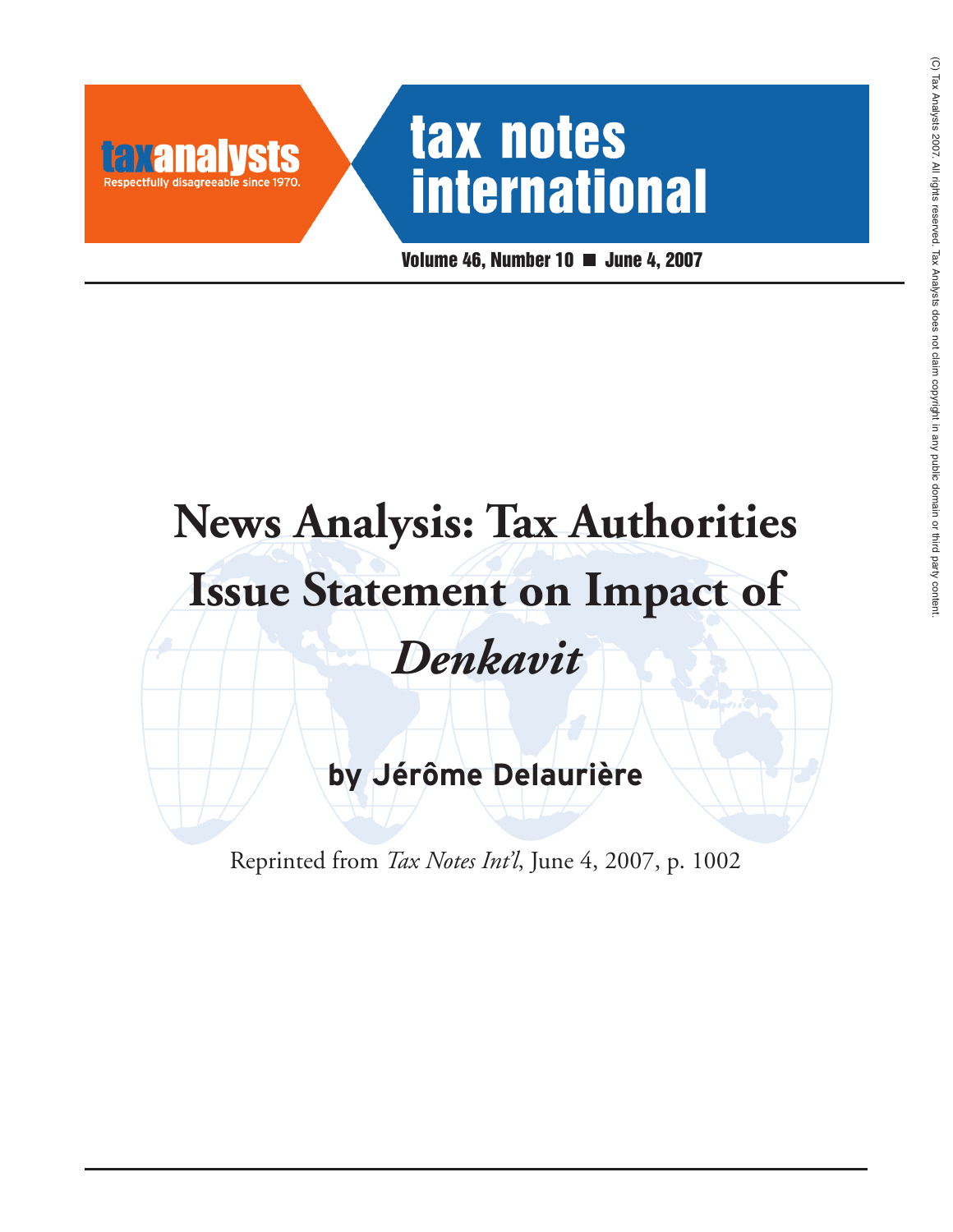## **taxanalysts tax notes international**

## **News Analysis: Tax Authorities Issue Statement on Impact of** *Denkavit*

### *by Jérôme Delaurière*

The French tax authorities have issued a statement of practice (4C-7-07, dated May 10) regarding the consequences of the ECJ *Denkavit* decision (C-170/05) for the French dividend withholding tax system. (For the judgment, see *Doc 2006-24958 or 2006 WTD 241-13*.)

Under the judgment, the ECJ claimed that French withholding tax applicable to outbound dividends was a discriminatory measure that was incompatible with the EC Treaty insofar as French parent companies could be almost fully exempt from any double taxation on profits distributed by a resident company, whereas nonresident parent companies were subject to a 25 percent domestic withholding tax (subject to the application of tax treaties and, since then, the EU parent-subsidiary directive.)

As expected, one of the direct results of this decision has been to allow non-French resident shareholders to claim the benefit of the existing 5 percent French domestic participation exemption threshold (5 percent voting and financial rights), which allows companies to avoid any French withholding tax on dividends paid by their subsidiary. (For prior coverage, see *Tax Notes Int'l*, Jan. 29, 2007, p. 303.) Thus, despite that the *Denkavit* decision has been rendered in the context of the freedom of establishment (as noted in paragraph 3 of the statement of practice), it seems that the French tax authorities agree implicitly that it is also applicable in the context of the free movement of capital.

To receive the exemption, the shareholder must enjoy an exemption regime in his own country of residence (such as the Dutch participation exemption regime, as was the case in *Denkavit*), and as a result of that, the shareholder must not be in a position to credit the French withholding tax against its own tax. Also, the parties must not have entered into an artificial arrangement for tax avoidance.1

The exemption applies to residents of the European Economic Area as well as the European Union, provided the recipient shareholder's country of residence has entered into a qualifying tax treaty with France.

Based on the general drafting of the statement of practice, it appears that when shareholders comply with the conditions listed above, the French withholding tax exemption is automatically applicable. Therefore, in this case, tax need not be withheld in advance by the subsidiary (thus avoiding the need for the shareholder to then claim a refund of the withholding tax).

Conversely, the statement of practice provides for a refund procedure for French withholding tax should the impossibility to credit the French tax in the country of residence arise after the dividend has been distributed and the tax has been withheld. The French tax authorities cite, by way of example, cases in which the shareholder is in a tax loss position or is being liquidated.

The new French withholding tax regime deriving from the statement of practice merits several observations. In particular, the interpretation of *Denkavit* by the French tax authorities under the statement of practice seems to be favorable to foreign shareholders.

<sup>1</sup> Introduction in its doctrine by the French tax authorities of the ECJ concept of ''wholly artificial arrangement'' (for an illustration of the use of this concept, *cf. Test Claimants*, C 524/04 no. 72 regarding U.K. thin capitalization rules). This concept has already been inserted in the French tax code regarding French CFC rules under the new article 209 B.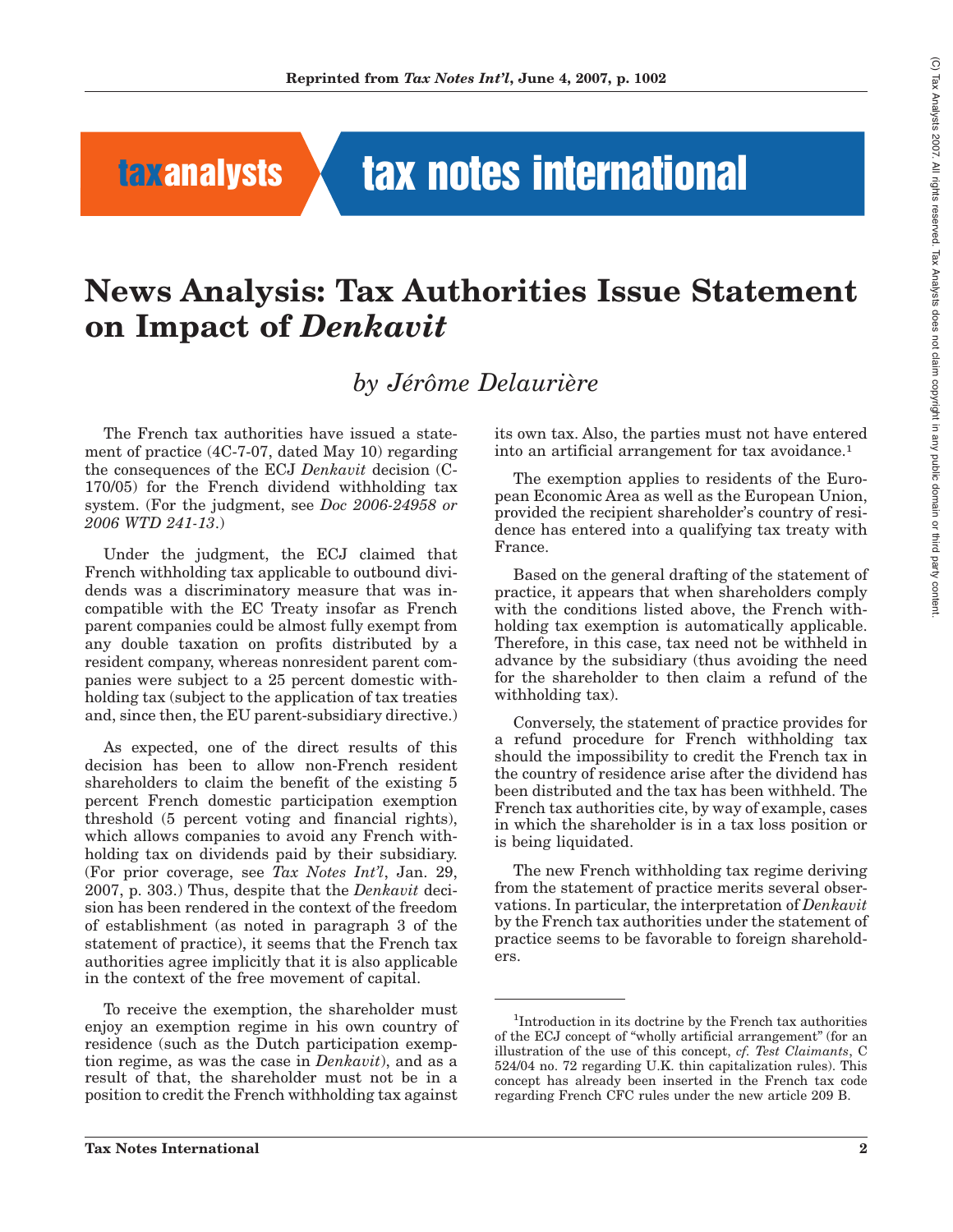First, and not surprisingly, the mechanical effect of the statement of practice is to lower the minimum threshold requirement provided under the EU parent-subsidiary directive. The current EU parentsubsidiary threshold is 15 percent as of 2007 and will be reduced to 10 percent in 2009. As indicated above, the exemption will now be immediately available for dividends paid to 5 percent shareholders.

Another element is that the statement of practice does not specify the type of exemption regime that the shareholder must enjoy to benefit from this withholding tax exemption (that is, specific participation regime or general corporate tax exemption). Given the broad drafting of the statement of practice, one may wonder if shareholders that enjoy a general tax exemption regime in their own country can also claim the benefit of this new exemption of French withholding tax. This analysis would be favorable compared with the situation of French resident shareholders that benefit from a general corporation tax exemption, because those shareholders are usually not allowed to claim the benefit of the French dividend participation exemption. Similarly, the benefit of the withholding exemption provided for under the EU parent-subsidiary directive requires that the shareholder be subject to tax without the possibility of exemption.

Another example of possible preferential treatment in favor of foreign shareholders is that, as indicated by the ECJ in *Denkavit*, French parent companies are not fully relieved from double taxation under the French parent-subsidiary exemption regime. A 5 percent portion of the dividends received remains taxable at the level of the parent company (unless the actual expenses of the parent are verified to be lower). Given that the French corporation tax rate is 34.43 percent (taking into account a 3.3 percent additional contribution), French parent companies generally bear a cost of 1.72 percent on those dividends, meaning that French double taxation is allowed on this 5 percent portion of the dividend. Therefore, that the statement of practice fully relieves the dividend paid by French subsidiaries to EU residents from double taxation can place nonresident shareholders in a slightly better position than French shareholders (unless the country of the recipient has also chosen to tax 5 percent of the dividend, in which case there is no preferential treatment).2

Most significantly, the statement of practice does not appear to require that the 5 percent threshold be complied with during a minimum holding period. If this interpretation were to be confirmed, it would mean that the new French withholding tax regime issued from the *Denkavit* decision is still discriminatory — but this time vis-à-vis French parent companies. Indeed, the exemption applicable to dividends received by French parent companies from their subsidiaries is claimed back if the 5 percent threshold is not met within a two-year holding period. Therefore, profits distributed to nonresident parent companies now could always be relieved from double taxation (including if they do not meet the two-year holding period requirement), whereas French parent companies receiving such profits are not relieved from double taxation if they do not meet the two-year holding period requirement.

This interpretation seems to go beyond the ECJ *Denkavit* decision insofar as the conclusion of this decision is that French parents and nonresident parent companies have to be treated in a nondiscriminatory way, provided they are in a comparable situation.3 Our view is that such a decision has not generally precluded EU members from applying withholding tax on outbound dividends, specifically in a situation in which resident shareholders are not protected against such double taxation and, therefore, in which nonresident shareholders were not discriminated against by the source country.

It should also be noted that should this interpretation be confirmed, $4$  the absence of a holding period requirement would also be more favorable than the EU parent-subsidiary regime to the extent that to benefit from that regime, French domestic law5 provides that the nonresident shareholder must hold (or agree to hold) the threshold for a minimum period of two years.

Finally, that the statement of practice provides for a refund procedure of the French withholding tax if the impossibility to credit the French tax results from, for example, the tax loss position of the shareholder or the shareholder being liquidated also appears to be favorable to nonresident taxpayers in comparison with the narrow scope of the *Denkavit* decision. Indeed, under this decision, the ECJ has mainly investigated the field of double taxation in  $\widehat{\Omega}$  TaxAnalysts

2007.

All rights

reserved.

Tax

Analysts does not

claim

<sup>&</sup>lt;sup>2</sup>This issue already exists under the existing EU parentsubsidiary directive whereby non-French recipients are fully relieved from French withholding tax on dividends and, therefore, suffer no double taxation (at least in France), whereas French parent shareholders suffer a French taxation on 5 percent of French source dividends.

<sup>3</sup> *Cf*. in particular point 28, 29, and 37 of the *Denkavit* decision.

<sup>&</sup>lt;sup>4</sup>The French tax authorities may have decided not to impose a two-year holding period in the statement of practice because they consider that such a provision has to be passed by the French Parliament to be legally applicable and that such a requirement could not be enforced through a statement of practice.

<sup>&</sup>lt;sup>5</sup>Cf. article 119 *ter* of the French tax code.